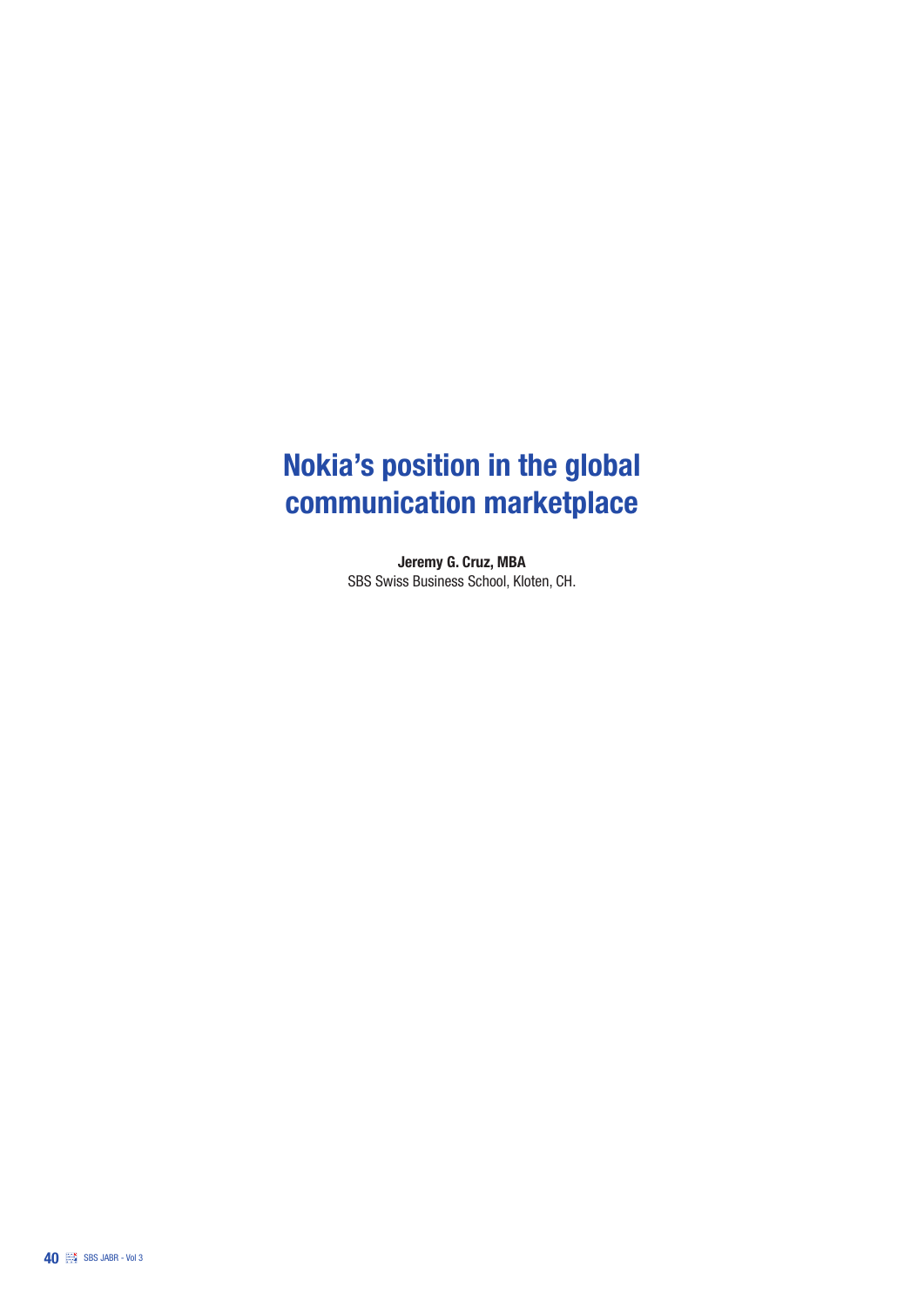#### Abstract

Nokia is a global leader in mobile communications whose products have become an integral part of the lives of people all around the world. After over a decade of leading the mobile industry, Nokia, between 2007 and 2012, has fallen behind its competitors who have more recently entered the market. The gap between Nokia, and the competition has increased significantly and Nokia is now struggling in an effort to try to regain its role as a global competitor.

In this article, we are trying to understand what has happened, what the current situation is, and what Nokia could do to return to full profitability and leadership in the current, global marketplace. In order to do that, we have attempted to analyze Nokia's business-level positioning strategy, including market positioning of its strategic business units, as well as how the positioning strategy influences the competitive and/or cooperative dynamics of the industry. Additionally, we will analyze Nokia's corporate-level strategy, identifying the businesses the company is in and is considering entering, how they are related or unrelated, and whether and how they create additional value.

*Keywords: Nokia, Business, Communications technologies, Disruptive technologies, Telecommunication Industry,* 

#### Introduction

Within its nearly 150-year history, Nokia has evolved from its origins in the paper industry to become a world leader in mobile communications. Today, Nokia brings mobile products and services to more than one billion people from virtually every demographic segment of the population. (Savov 2012)

In 1967, the merger of three Finnish companies (whose histories were rooted back to 1865), operating in wood-pulp mill, manufacturing rubber products, and manufacturing telephone and power cables, formed the current Nokia Corporation under the laws of the Republic of Finland. Nokia entered the telecommunications equipment market in 1960 producing radio-transmission equipment. (Nokia 2012) In 1982, Nokia introduced the first fully digital local telephone exchange in Europe, and in the same year it introduced the world's first car phone. The technological breakthrough of GSM was followed by world first GSM call made with a Nokia phone over the Nokia-built network of a Finnish operator in 1991, and in the same year Nokia won contracts to supply GSM networks in other European countries. Nokia's strategic core business of telecommunications was developed with the goal of establishing leadership in every major global market. (Bugsense 2013) Basic industry and non-telecommunications operations were then divested.

Mobile communications evolved rapidly during the 1990s and early 2000s, creating new opportunities for devices in entertainment and enterprise use. Mobile devices began increasingly to support the features of single-purposed product categories, such as music players, cameras, pocket computers and gaming consoles. (Gardiner 2008)

In 2007, Nokia's joint venture with Siemens AG, to form Nokia Siemens Networks (NSN), combined Nokia's communications and networks business and Siemens' carrier-related operations for fixed and mobile networks. (Nokia 2012) In 2011 NSN then acquired the majority of the wireless network infrastructure assets of Motorola Solutions.

Also in 2011, Nokia announced and began implementing a new strategy for its Devices & Services business, including its partnership with Microsoft to build a new global mobile ecosystem with Windows Phone serving as the primary smartphone platform, and changes to Nokia's leadership team and operational structure. The aim of which was to accelerate the speed of execution in the intensely competitive mobile products market.

In recent years, Nokia has supported its development of services and software capabilities with acquisitions of key technologies, content and expertise: Navteq, a leading provider of comprehensive digital map information and related location-based content and services (Dediu 2012); Novarra, whose technology has formed the basis of a new, more powerful mobile browser available for Nokia's latest feature phones and Asha full touch smartphones, and Scalado, whose technologies are strengthening Nokia's position in mobile imaging and supporting its broader strategic goals. (Bloomberg 2012)

As part of Nokia's efforts to concentrate on services that make up their core business, it has also made strategic cuts, including the recent sale of most of its stake in the luxury goods business Vertu. Additionally, since shifting focus onto mobile broadband and services, NSN has made a number of divestments of non-core assets, including the sale of its microwave transport business, the sale of its fixed line Broadband Access business and the divestment of the assets of the non-core IPTV business. (Nokia 2013)

Nokia (2012) now has four operating and reportable segments for financial reporting purposes: Mobile Phones (within Nokia's Devices & Services business), Smart Devices HERE, and NSN.

- Smart Devices focuses on Nokia's most advanced products, including Lumia smartphones powered by the Windows Phone operating system.
- Mobile Phones focuses on Nokia's most affordable products, including Asha full touch smartphones powered by the Series 40 operating system.
- • HERE develops location-based products and services for a broad range of devices and operating systems, including Lumia smartphones.
- Nokia Siemens Networks (NSN) is a leading global provider of telecommunications infrastructure, with a focus on the mobile broadband market. Following the completion of the acquisition that Nokia made in to acquire 50% ownership of Siemens AG, the subsidiary has been renamed to be Nokia Solutions and Networks with abbreviation unchanged at NSN.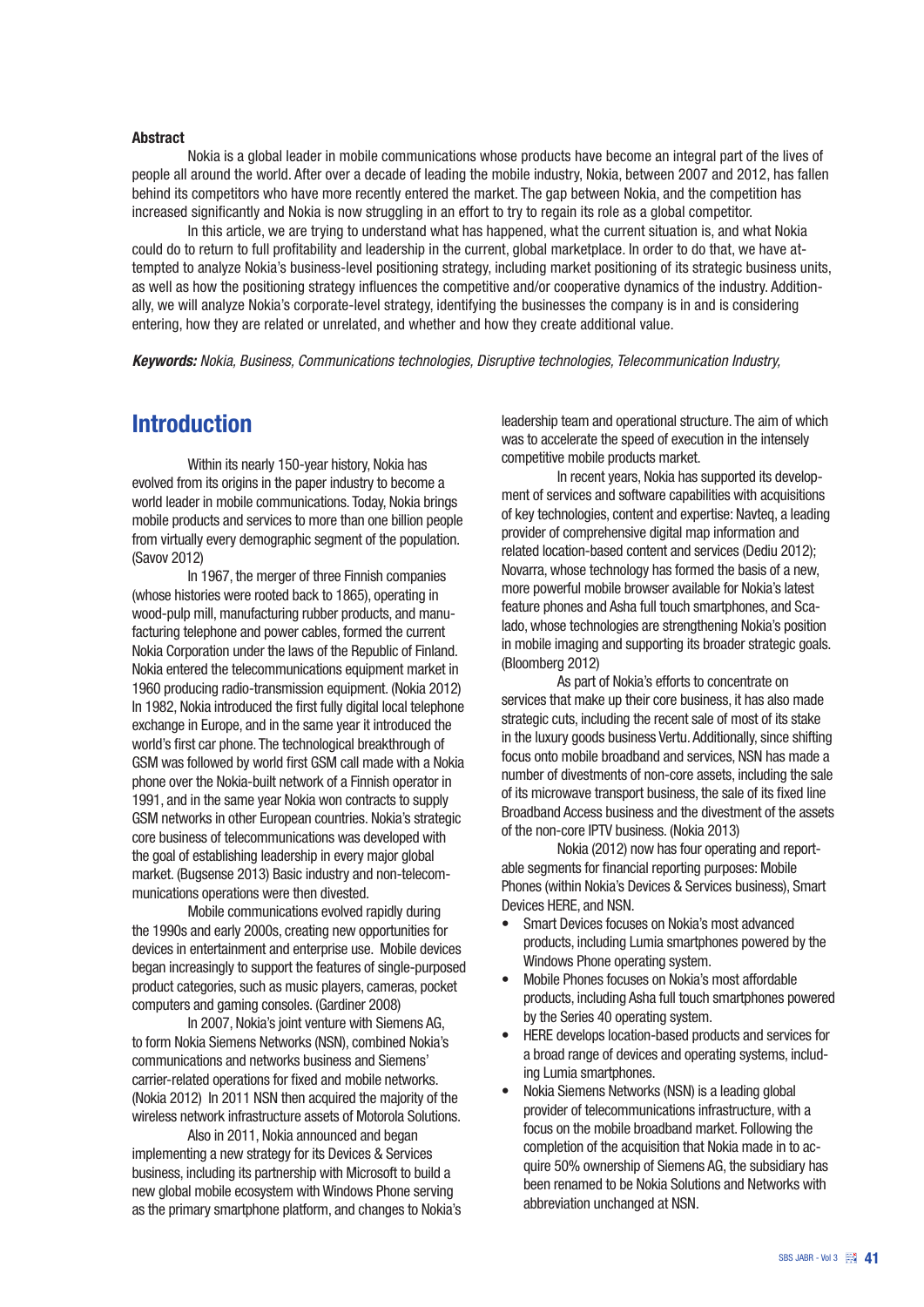#### Nokia's Strategic Problems

For a decade and a half leading up to 2012, Nokia was the world's leading mobile phone company. It was a pioneer in the smartphone market, literally introducing most current mobile device users to the smartphone, with its initial Symbian Series 60 devices, in 2002.

In 2007, Apple introduced the iPhone, which changed the very definition of what a smartphone should be. (Burrows 2008) More and more users switched to pocket-sized, mini-computers with multi-touch screen instead of feature phones with small screen and low responsiveness. Samsung moved quickly into the smartphone industry while Nokia failed to respond to the iPhone and the shifting consumers demand, it did not want to give up its relatively successful smartphone platform, as it was very difficult to react to the changes when it was already a leading player. Samsung not only moved quickly, it also began development on multiple platforms including Android, Windows and its own Bada OS. When Nokia finally entered into a strategic partnership with Microsoft to produce new product for Windows Phone platform, it was already too late; Samsung and Apple had already taken over the lion's share of the smartphone market. (Arthur 2012)

Nokia also faced difficulties in the low-end segment, (Ibid) being attacked by local manufactures in developing markets such as China and India. There, thousands of micro-vendors, when added up, posed a threat in the low-end market segment. Nokia's products were very fragmented, and they did not have a flagship product until the Lumia series, which was introduced relatively recently.

Nokia now faces the strategic problem of how to gain back its position, market share, and profitability. A comprehensive analysis of Nokia smartphone's business may help to produce outcomes for Nokia in its next step.

#### Nokia's Business-Level Positioning Strategies

Most of Nokia's positioning strategies are needs-based, except for the NSN division, which was positioned as varietybased. With its Mobile Phone division, Nokia pursued a low cost strategy. (Agung 2013) By leveraging its advantage of economies of scale and moving its facilities to low-labor-cost and low-trade-barrier countries such as China, India, and Vietnam, Nokia successfully produced low-cost-for-low-price phones while maintaining its standard quality and durability. (Maier and Ewing 2013)

For Smart Devices and HERE services, Nokia competes on a differentiation strategy. One of the first moves it tried to differentiate itself from others, was the selection of Windows Phone as its primary OS platform. With Windows Phone, Nokia has implemented its advanced technologies such as free streaming music, mapping and navigation software, improved camera and image processing, and augmented reality layers of local information. In hardware, Nokia introduced the Lumia series with the best phone-based camera to date. The built-in, 41-megapixel camera featured on the Lumia 1020 can be considered a disruptive technology that may, in the near future, affect the compact camera industry. (Hashmi 2013)

By divesting the luxury brand Vertu, which focuses on wealthy, high-end users, in order to fund its smartphone business, Nokia expresses its strong commitment to focus on the development of the smart devices, which Nokia believes will have a stronger future.

Nokia map and navigation applications based on HERE platform are considered better than Google Maps and Apple maps in term of data-rich preciseness. (Kazmucha 2012) By the beginning of 2013, 190 countries were covered by Nokia maps data in more than 50 languages. 110 countries have its navigation data and 26 countries use data from Nokia maps to build traffic alerts.

With NSN, Nokia bets on Focus strategy. During 2011 and 2012, NSN pursued a policy of prioritizing markets such as Japan, Korea and the United States, as these markets typically offer vendors more value than other markets. (Nokia 2012) In general, developed markets provide relatively high margins while emerging markets, where end-users and therefore mobile operators are often more financially constrained, provide lower margins.

Nokia positions itself as the world's leading mobile broadband specialist by focusing on this specific market, dedicating itself to world-class innovation to meet its customers' needs, and achieving quality of such an exceptionally high level that it would become a key differentiator for NSN. To meet the aim of becoming a mobile broadband powerhouse, NSN has focused, both in terms of technology and geography. It has also put a strong emphasis on quality and innovation as important differentiators. The goal of strong commitment to Research and Development is to help fix the 'real world' problems that mobile operators face and to provide the advanced technology that will give them a leading edge in competitive markets. (Nokia 2013)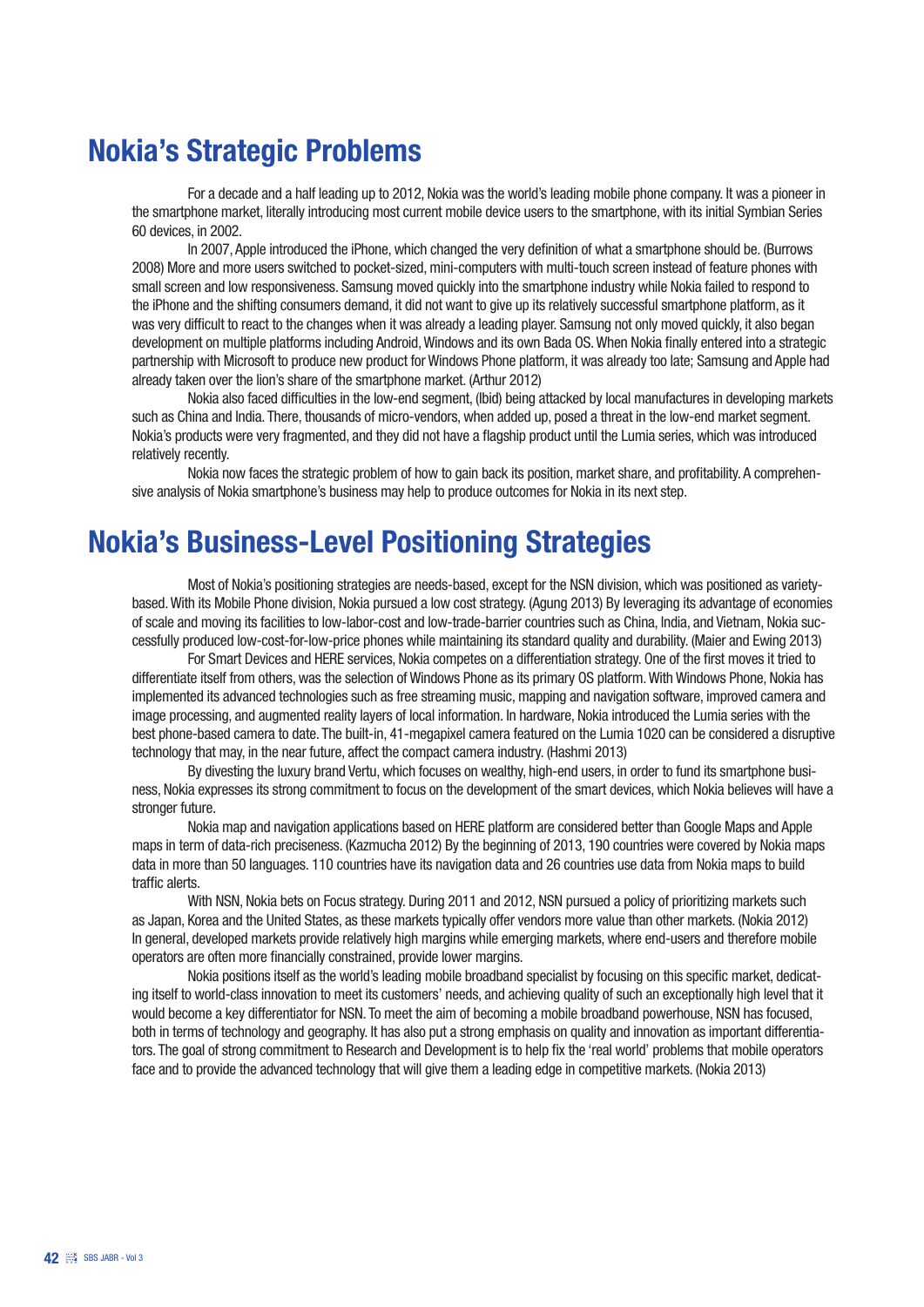## Nokia's Corporate Strategy

The current Nokia Corporation has come a long way from the group's origins. In the 1990s the demand for telecommunication equipment prompted Nokia to strive to be the global leader in this area. All non-core businesses were divested from 1989-1996. At this point, the company was involved in building Europe's GSM mobile networks. (Nokia 2012) During the 1990s and 2000s the company became more involved in providing a complete solution for the mobile communication market.

Nokia's corporate strategy is based on multimarket business activities. It has three main businesses (mobile devices, HERE, and NSN) and 4 business units for purposes of financial reporting. (Nokia 2013) The three businesses focuses on different aspects relating to mobile devices, telecommunication infrastructure, and location based products/services. Nokia's corporate strategy (as of November 2011) is to restructure and focus on mobile broadband and services. (SeekingAlpha.com 2012)

#### Nokia Siemens

Nokia's 25 billion Euros entrance into the telecommunication infrastructure industry was through a joint venture with Siemens. The deal was for 50% ownership from both Nokia and Siemens. It created the third largest competitor in the telecommunication market in 2007. The market leaders include Ericsson and second place Alcatel Lucent. (Zacks Equity Research 2013)

The telecommunication infrastructure business has always been one of Nokia's areas of interests since the days of producing radio transmission equipment in the 1960s. The presence of the company in this market provides additional value to their other business units. The mobile devices and location-based products/services benefitted from Nokia Siemens continual support of mobile network operators. Nokia Siemens' ability to provide quality infrastructure and services to these operators allows them to better utilize the products and services of Nokia's other business units. (Trading Economics 2014)

In applying the ownership test to this business unit, both Nokia and Siemens AG have different areas of business. This makes the complete acquisition of Siemens AG by Nokia (or vice versa) not a possibility. Nokia's specialty was providing equipment, solutions and services for network operators and corporations. Siemens specialty is in electrical engineering and electronics. The combined tangible and intangible assets made a case for ownership through acquisition for both companies.

In 2013, Nokia purchased the remaining ownership of the joint venture from Siemens as part of its strategy to focus on mobile broadband and services. The move was spurred on by the difficulties of integrating the two businesses over the course of their partnership. Among the reasons cited was Siemens' decentralized management and Nokia's on going dependency on its Espoo head quarter. Nokia Siemens purchase of Motorola's wireless network infrastructure was similar because it included many tangible assets that could not have been acquired by means on a contractual relationship. The 900 million USD purchase effectively made Nokia the 3rd largest provider of mobile network infrastructure in the United States and the leading non-Japan leader in the Japan market. The acquisition also made Nokia the 2nd largest provider worldwide.

#### HERE

Nokia entered into the location mapping business by acquiring Smart2Go's mapping and route planning software in 2005. The software was a free application available to download onto Nokia S60 and Windows Mobile 5.0 phones. In 2007 Nokia made their biggest acquisition at that point with the \$8.1 billion purchase of Navteq a Chicago based provider of digital maps. In 2012 Nokia further expanded their location mapping services by acquiring 3D maps provider, Earthmine. The acquisition was labelled as a move to fight Apple to booster smart phone sales and profitability. In 2012 Nokia renamed their Nokia Map service to HERE. Competition to buy Navteq also came from Google and Microsoft. The acquisition of the largest provider of digital maps seemed like the correct decision for Nokia at that time in order to secure their position as the leading provider of location and map services.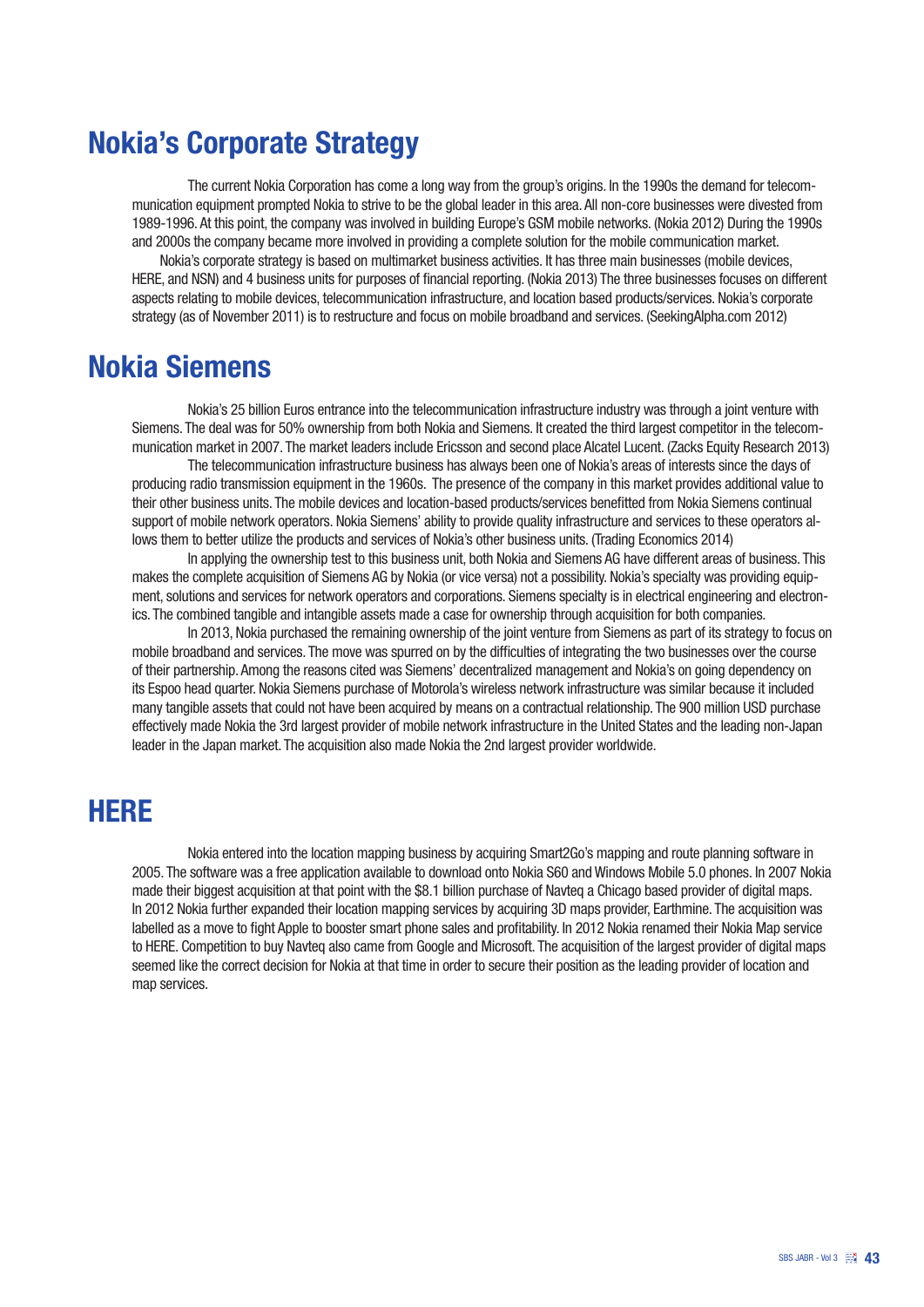## **Microsoft**

The strategic partnership with Microsoft could be seen as a step for Nokia to become less vertically integrated. Nokia's multiple operating systems and eco-systems have been their weakness in competition with Apple and Google. Here, Nokia gets the Windows Mobile OS onto their phones and Microsoft has a partner with strong distribution networks and mobile device manufacturing capabilities. Microsoft acquires the rights (non-disclosed details) to use Navteq's maps in their Bing Map product. Most importantly the partnership allows for Nokia to differentiate their phones by means of extensions and customizations to the software. (Allan 2012)

Because contractual agreements between Microsoft and Nokia were possible, it did not pass the ownership test. This was also partly due to government regulations barring the joint ventures and mergers of the two companies. (Asymco 2014) Findings and Recommendations

Recommendations for each of the business of Nokia are as following.

#### Mobile Phones

Continued prioritization of Nokia's efforts to focus on the smart phone business with more R&D spending in developing an own OS will allow them to gain independence from OS suppliers as well as utilizing its competitive advantage in hardware manufacturing to strategically gain back market share reserving for the long term strategic move of their own OS introduction in the coming years. (Stienberg 2013)

Nokia should continue the partnership with Microsoft to provide financial stability while researching for the next disruptive ecosystem. Competing in the growing smart phone market continues to be Nokia's best course of action. In order to compete in this market, it needs to adopt a viable operating system. There is only really one option for Nokia at this point; the Windows Mobile OS. The option of using Android as its operating system was considered a possibility back in 2010 but it was decided against because of Samsung's dominance leaving little room for other competitors. Currently Nokia's handsets accounts for 75% of all Windows Mobile units shipped. As of July 2013, Nokia will no longer produce Symbian based phones, opting to rely on the Windows Mobile OS. (Singh 2013)

Innovative technologies: Nokia should create its differentiation from competitors by embedding its innovative mobile technologies into its smart devices. Two new technologies that Nokia has developed and can be implemented to its smart devices in the near future are the Indoor navigation and radio-wave-based wireless charging technologies. (Perez 2013) The Indoor navigation technology provides precise indoor location information on a handset without GPS. It satisfies the location-based service needs, which has become the standard for a smart phone, and at the same time cuts down the cost of GPS chipset.

Design: Nokia should also focus on the design because for many people a smart phone is not just a smart phone, it's also a symbol of stauts and a form of personal expression. A cheap plastic case may ruin the value of a high-tech and featurerich smart phone. Not only should it focus on hardware design, the User interface also needs to be improved. The Windows phone's user interface is generally considered to be less user-friendly than that of Android or iOS. (Mobithinking.com 2014)

Manufacturing: Because the price gap between smart phones and feature phones is shortening, Nokia should compete in the mid-end market of smart phone by producing lower priced Lumia devices with Android OS and basic features. It may also consider entering the tablet market as tablets will soon replace PCs in the near future.

#### HERE Businss Unit

Continue to further build HERE (its location/map service business, so that to utilize the competitive advantages to increase the market share in not only smart phone base supply but also in other niche markets. Nokia maps based on HERE platform is the biggest in the world. The maps industry is a blue ocean to help Nokia regain the lead position in market. (Kelion 2012, Manjoo 2013, Sheed 2012)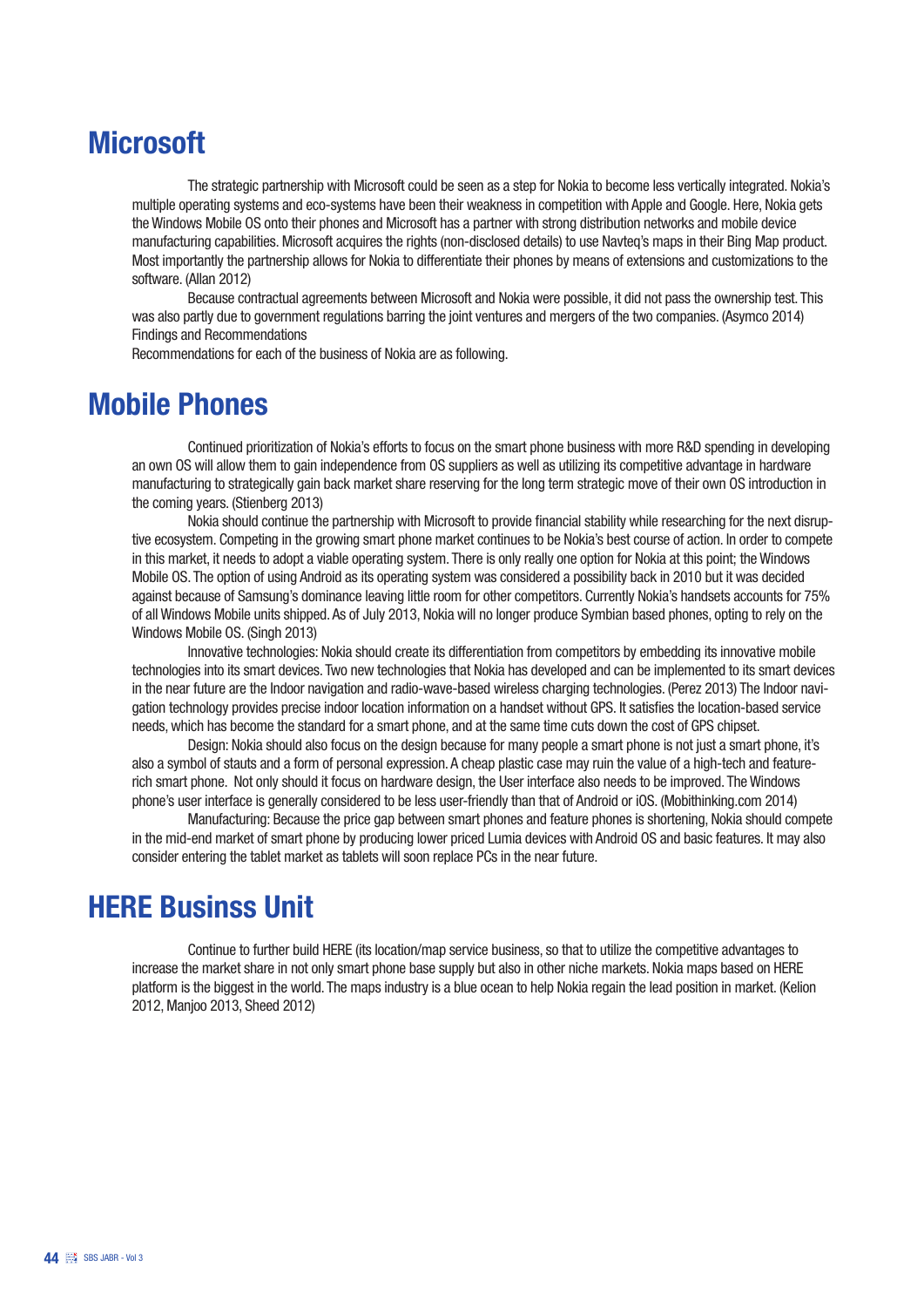# Nokia Solutions and Systems Networks (NSN)

Continue to develop Nokia Solutions and Systems Networks (formerly Nokia Siemens Network) to compete in the mobile communication infrastructure market. The acquisition of Siemens' 50% stake made NSN the 2<sup>nd</sup> largest in terms of revenue in this market. Based on the previously mentioned capabilities NSN is in the position to be Nokia's most profitable business unit. The focus for NSN should be prioritizing markets such as Japan, Korea and the United States, as these markets typically offer vendors more value than other markets. Nokia also has a large portfolio of patents that could be packaged together to be sold to other manufacturers and service providers of network architectures to finance Nokia's other operations. (Kharif 2008) In general, developed markets provide relatively high margins while emerging markets, where end-users and therefore mobile operators are often more financially constrained, provide lower margins.

#### **Conclusion**

Smartphone sales are going up steadily. According to certain predictions, smartphones will account for 78% of total global handset shipments by 2016. (Millar 2013) As the prices decrease, more and more users switch from feature phones to smartphones. With the advantage of an open platform and enriched ecosystem, Android phones will gain dominance the market, but the Windows Phone is also well-placed through Nokia to take a larger market share if it can keep its dominant position in the Windows phone segment.

The trend of moving toward 4G technology, would also greatly benefit NSN, as the main telecoms player that has a division in charge of developing and installing networks and wireless technologies for operators; thus, they can be the first to exploit this opportunity in conjunction with developing smartphones that will be able to fully use the 50 Mbps speeds that these new networks provide. With NSN's leader position in such technology trend development, Nokia sees big potential benefits that its subsidiary may enjoy, from this trend.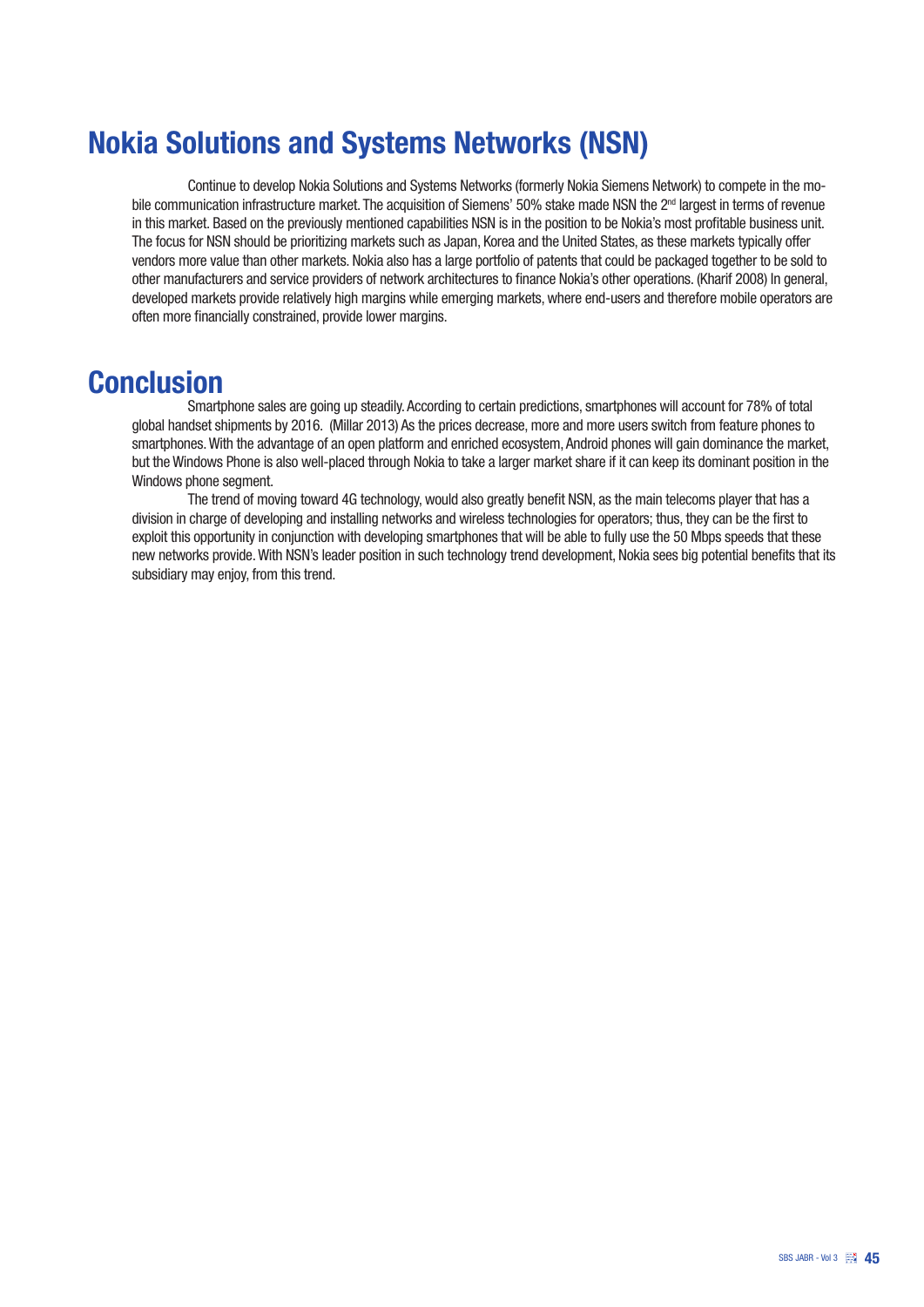# **BIBLIOGRAPHY**

- Agung, C. (2013) Value Chain and competitive Advantage of Nokia Corporation, http://cagung10.blogspot.com/2013/06/value-chain-andcompetitive-advantage.html
- Allan, F. (2012) Nokia missed the boat with early prototypes that hinted at the Apple iPhone and Apple iPad, www.phonearena.com, [Online] http://www.phonearena.com/news/Nokia-missed-the-boat-with-early-prototypes-that-hinted-at-the-Apple-iPhoneand-Apple-iPad\_id32425
- Arthur, C. (2012) Feature Phones Dwindle as Android Powers Ahead in Third Quarter, theguardian.com, [Online] http://www.theguardian. com/technology/2012/nov/15/smartphones-market-android-feature-phones
- Asymco (2014) Nokia Welcomes Android Users, asymco.com [Online] http://www.asymco.com/?s=Nokia&submit=Go
- BBC (2011) India Census: population goes up to 1.21bn., BBC.com, [Online] http://www.bbc.co.uk/news/world-south-asia-12916888
- Bloomberg, (2012) Nokia commands 35% share of basic phone market thanks to 'Asha', The Economic Times, [Online] http://articles. economictimes.indiatimes.com/2012-08-23/news/33342275\_1\_nokia-s-asha-sami-sarkamies-asha-phones
- Bugsense.com (2013) Android VS Windows Phone from a developer's scope, [Online] http://blog.bugsense.com/post/26918984231/ android-vs-windows-phone-from-a-developers-scope
- Burrow, P (2008) How to Spend Apple's Cash, Business Week, [Online] http://www.businessweek.com/stories/2008-07-29/how-tospend-apples-cash
- Dediu, H (2012) How much do maps cost and what are they worth? [Online] http://www.asymco.com/2012/12/18/how-much-to-mapscost-and-what-are-they-worth/
- Gardiner, B. (2008) The Smartphone Smackdown: who satisfies customers best? Wired.com [Online] http://www.wired.com/2008/04/ the-smartphone/
- Hashmi, S. (2013) Micromax Is Entering Windows Phone Market & What It Means For Nokia? WindowsPhoneDaily.com, [Online] http:// www.windowsphonedaily.com /2013/07/micromax-is-entering-windows-phone-market-nokia.html
- Kazmucha, A. (2012) HERE Maps by Nokia vs. Apple Maps vs. Google Maps app update, imore.com, [Online] http://www.imore.com/heremaps-nokia-vs-ios-6-maps-vs-other-mapping-solutions-redux
- Kelion, L. (2012) Nokia Map Digitises Streets to Battle Google's Threat, BBC.com, [Online] http://www.bbc.co.uk/news/technology-20497719
- Kharif, O. (2008) That iPhone Nano Rumour, Business Week [Online] http://www.businessweek.com/stories/2008-12-28/iphone-nanocase-unveiled-dot-dot-dot-wheres-the-iphone-nano
- Maier, A., Ewing A. (2013) Nokia Siemens Said to Weigh 8,500 Job Cuts as Sales Wane, Bloomberg.com, [Online] http://www.bloomberg. com/news/2013-08-07/nokia-siemens-said-to-weigh-8-500-job-cuts-as-sales-wane.html
- Manjoo, F (2013) Google, Apple, Nokia, and the Quest for the Perfect Map, fastcompany.com, [Online] http://www.fastcompany. com/3004339/google-apple-nokia-and-quest-perfect-map
- Millar, M. (2013) Market for feature phone apps is low-tech goldmine, BBC.com, [Online] http://www.bbc.co.uk/news/business-22390444
- Mobithinking.com (2014) Global mobile statistics 2014 Part A: Mobile subscribers; handset market share; mobile operators, [Online] http://mobithinking.com/mobile-marketing-tools/latest-mobile-stats/a#smartphone-shipments
- Nokia (2012) Nokia Annual Report 2012

Nokia (2012) Nokia Annual Report on Form 20-F 2012